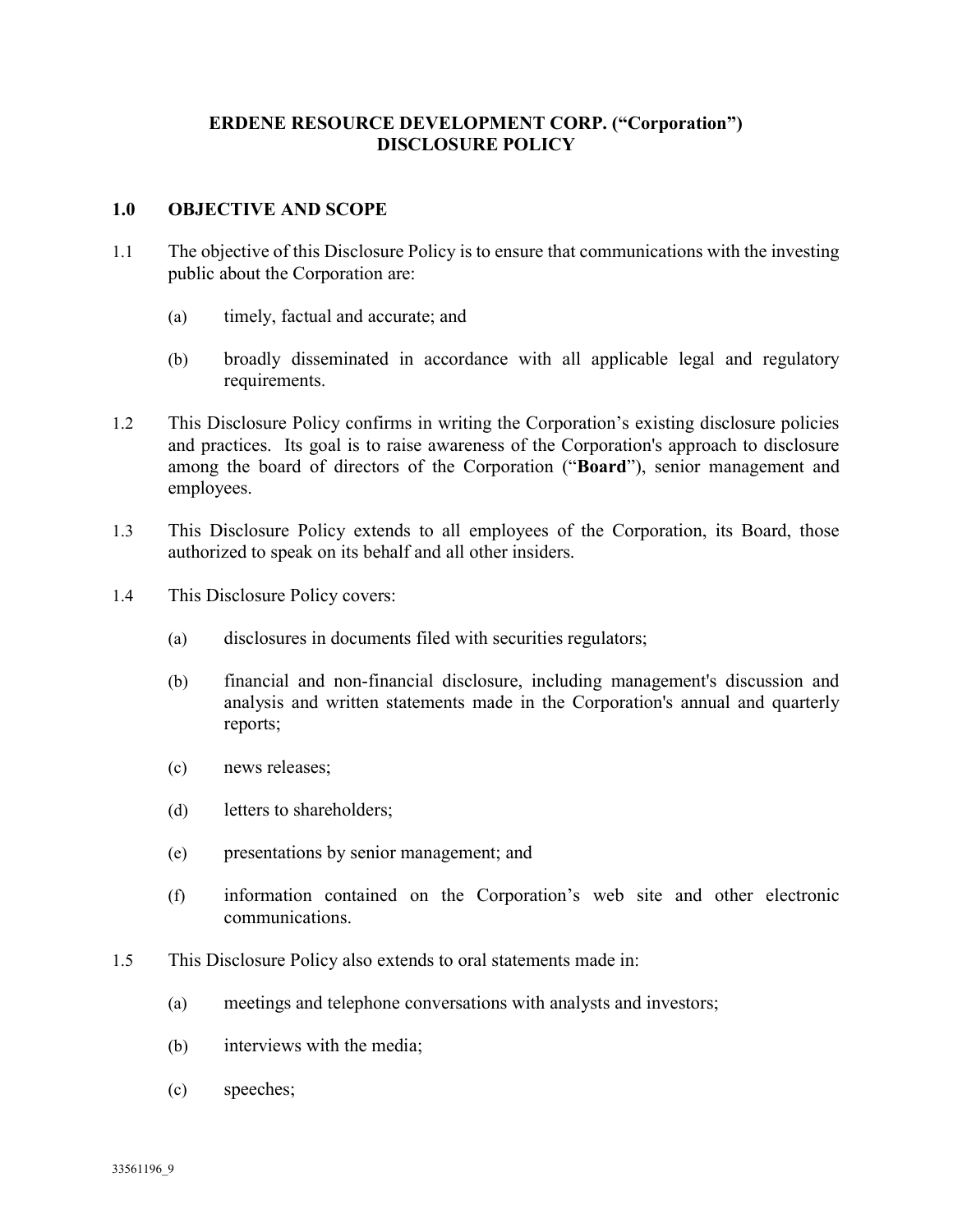- (d) press conferences; and
- (e) conference calls.

#### 2.0 MECHANISMS OF POLICY IMPLEMENTATION

- 2.1 It is essential that the Board's Corporate Governance and Disclosure Policy Committee and its Audit and Risk Management Committee, be kept fully apprised of all pending material developments related to the Corporation in order to evaluate and discuss those events to determine the appropriateness and timing for public release of information. If it is deemed that Material Information, as defined in section 3.1 below, should remain confidential, the Corporate Governance and Disclosure Policy Committee will determine how that information will be controlled.
- 2.2 The Corporate Governance and Disclosure Policy Committee, in close consultation with the Audit and Risk Management Committee, will identify appropriate industry and corporate benchmarks for a preliminary assessment of materiality. Guided by these benchmarks, the Corporate Governance and Disclosure Policy Committee will use experience and judgement to determine the timing for public release of Material Information.
- 2.3 The Corporate Governance and Disclosure Policy Committee, in close consultation with the Audit and Risk Management Committee, will ensure appropriate systems, processes and controls for disclosure are in place.

## 3.0 PRINCIPLES OF DISCLOSURE OF MATERIAL INFORMATION

- 3.1 "Material Information", for the purposes of this Disclosure Policy, is any information relating to the business and affairs of the Corporation that results in, or would reasonably be expected to result in, a significant change in the market price or value of the Corporation's securities or that would reasonably be expected to have a significant influence on a reasonable investor's investment decisions.
- 3.2 In complying with the requirement to immediately disclose all Material Information under applicable laws and stock exchange rules, the Corporation will adhere to the following basic disclosure principles:
	- (a) Subject to subsection 3.2(b), Material Information will be publicly disclosed immediately via news release.
	- (b) If the Corporate Governance and Disclosure Policy Committee determines that public disclosure of Material Information would be unduly detrimental to the Corporation (for example, if release of the information would prejudice negotiations in a corporate transaction), the Material Information will be kept confidential until the Corporate Governance and Disclosure Policy Committee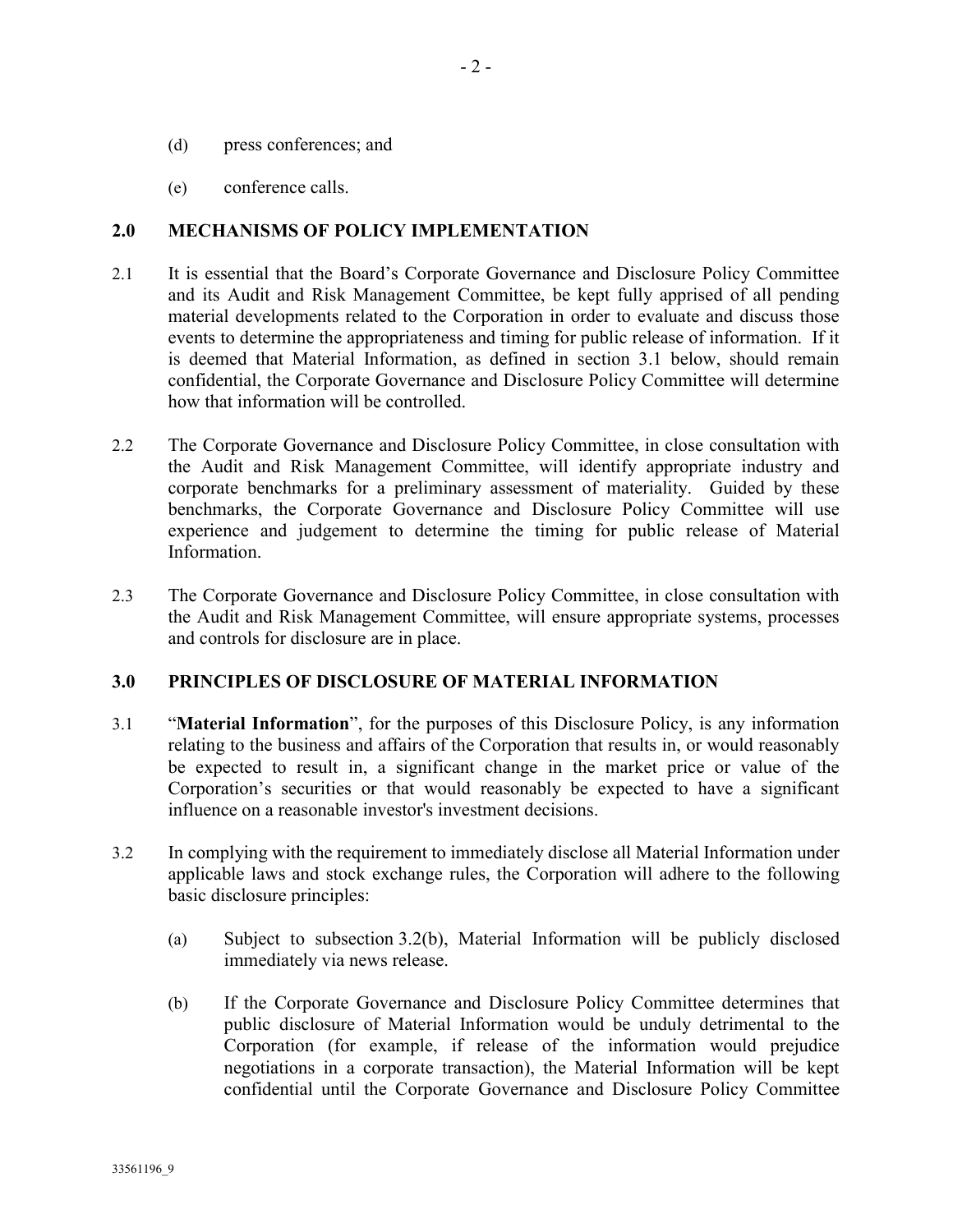determines it is appropriate to publicly disclose. In these circumstances the Corporate Governance and Disclosure Policy Committee will:

- (i) cause a confidential material change report to be filed with the applicable securities regulators;
- (ii) cause a confidential filing to be made in accordance with applicable Toronto Stock Exchange policies in place from time to time; and
- (iii) periodically (at least every 10 days) review its decision to keep the information confidential.
- (c) Disclosure must include any information the omission of which would make the rest of the disclosure misleading.
- (d) Unfavourable Material Information must be disclosed as promptly and completely as favourable information.
- (e) There must not be selective disclosure. Material Information disclosed to one or more individuals must also be disclosed to the investing public.
- (f) If previously undisclosed Material Information is inadvertently disclosed (e.g. in an investor meeting or during a telephone conversation with an analyst), this information must be broadly disclosed immediately via news release.
- (g) Disclosure should be consistent among all audiences, including the investment community, the media, investors and employees.
- (h) Disclosure on the Corporation's web site alone does not constitute adequate disclosure of Material Information.
- (i) Disclosure must be corrected immediately if the Corporation subsequently learns that earlier disclosure contained a material error at the time it was given.

## 4.0 INSIDER TRADING POLICY AND PRE-CLEARANCE POLICY

4.1 Employees, officers, directors, consultants and others who have non-public Material Information about the Corporation are prohibited by law from trading in securities of the Corporation, as well as from communicating such information to others who have not signed a confidentiality agreement with the Corporation with respect to such information and except "in the necessary course of business". To help ensure that such individuals do not engage in prohibited insider trading and to avoid even the appearance of an improper transaction, the Corporation has adopted an Insider Trading Policy governing trading and securities by such persons. The Corporation's Insider Trading Policy is included herewith as Appendix A. All directors, officers, employees and consultants of the Corporation and others who have non-public Material Information about the Corporation will be provided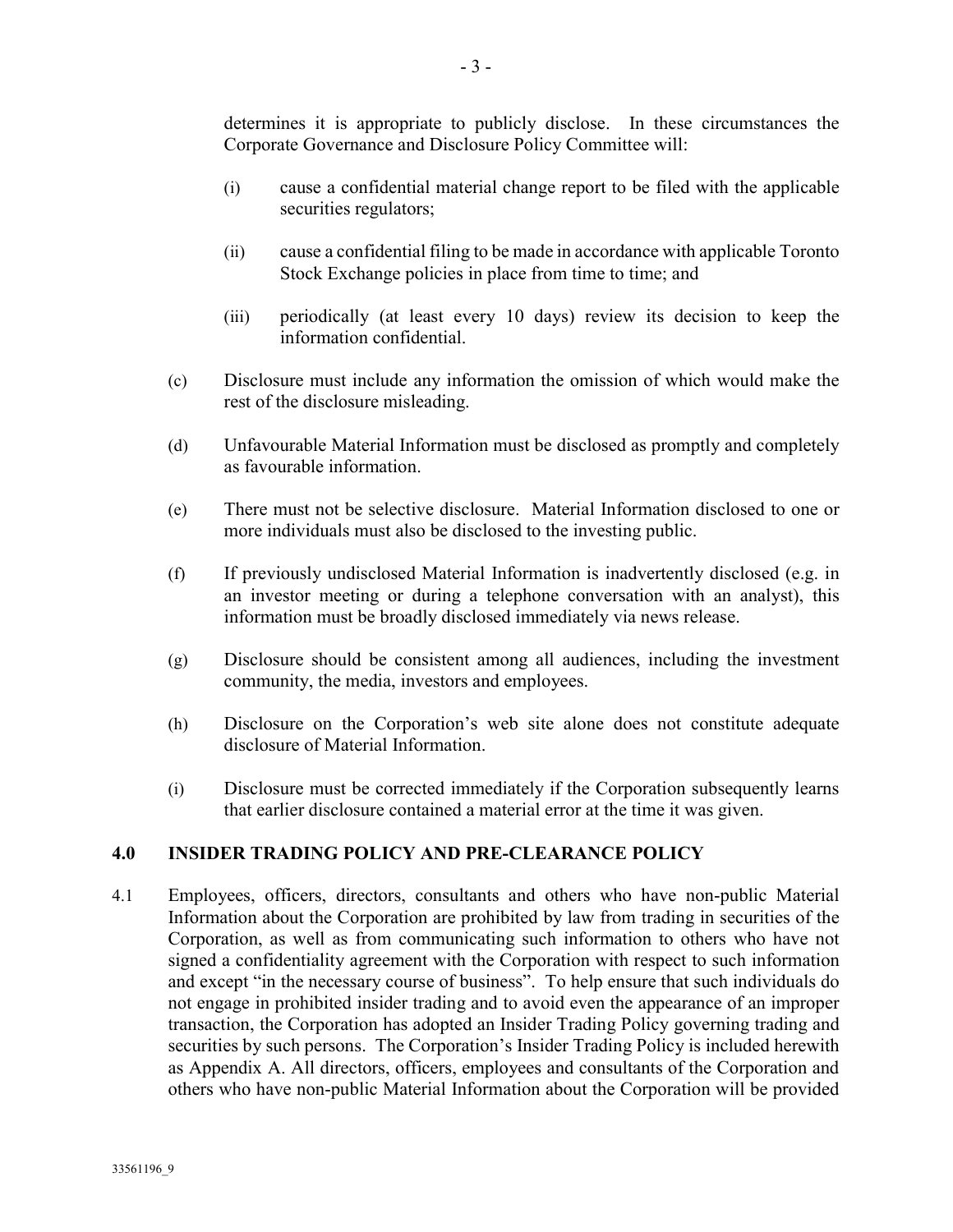with a copy of and will be expected to comply with the Corporation's Insider Trading Policy.

- 4.2 To protect the reputation of the Corporation and avoid the appearance of impropriety, all directors, officers and members of their families who reside with them are required to preclear all proposed trades in the Corporation's securities in accordance with the Corporation's Pre-Clearance Policy for Insiders and Others, included herewith as Appendix B.
- 4.3 Insiders are personally responsible for filing accurate and timely insider trading reports. Insiders are required to provide a copy of all insider reports to the Chief Financial Officer or other designated person concurrent with their filing with regulatory authorities.

# 5.0 MAINTAINING CONFIDENTIALITY

- 5.1 Any employee privy to confidential information is prohibited from communicating such information to anyone else, unless it is necessary to do so in the course of business. Efforts will be made to limit access to confidential information to only those who need to know the information and those persons will be advised that the information is to be kept confidential.
- 5.2 Outside parties shall not be privy to undisclosed Material Information concerning the Corporation prior to public dissemination unless such disclosure is "in the necessary course of the Corporation's business" or such person has entered into a confidentiality agreement with the Corporation regarding such undisclosed material information. Such outside parties will be told that they must not divulge this information to anyone else, other than in the necessary course of the Corporation's business, and that they may not trade in the Corporation's securities until the information is publicly disclosed.
- 5.3 To prevent the misuse or inadvertent disclosure of Material Information, the following procedures should be observed at all times:
	- (a) Documents and files containing confidential information should be kept in a safe place, with access restricted to individuals who "need to know" that information in the necessary course of business. Code names should be used if necessary.
	- (b) Confidential matters should not be discussed in places where the discussion may be overheard, such as elevators, hallways, restaurants, airplanes or taxis.
	- (c) Confidential documents should not be read or displayed in public places and should not be discarded where others can retrieve them.
	- (d) Employees must ensure they maintain the confidentiality of information in their possession outside of the office as well as inside the office.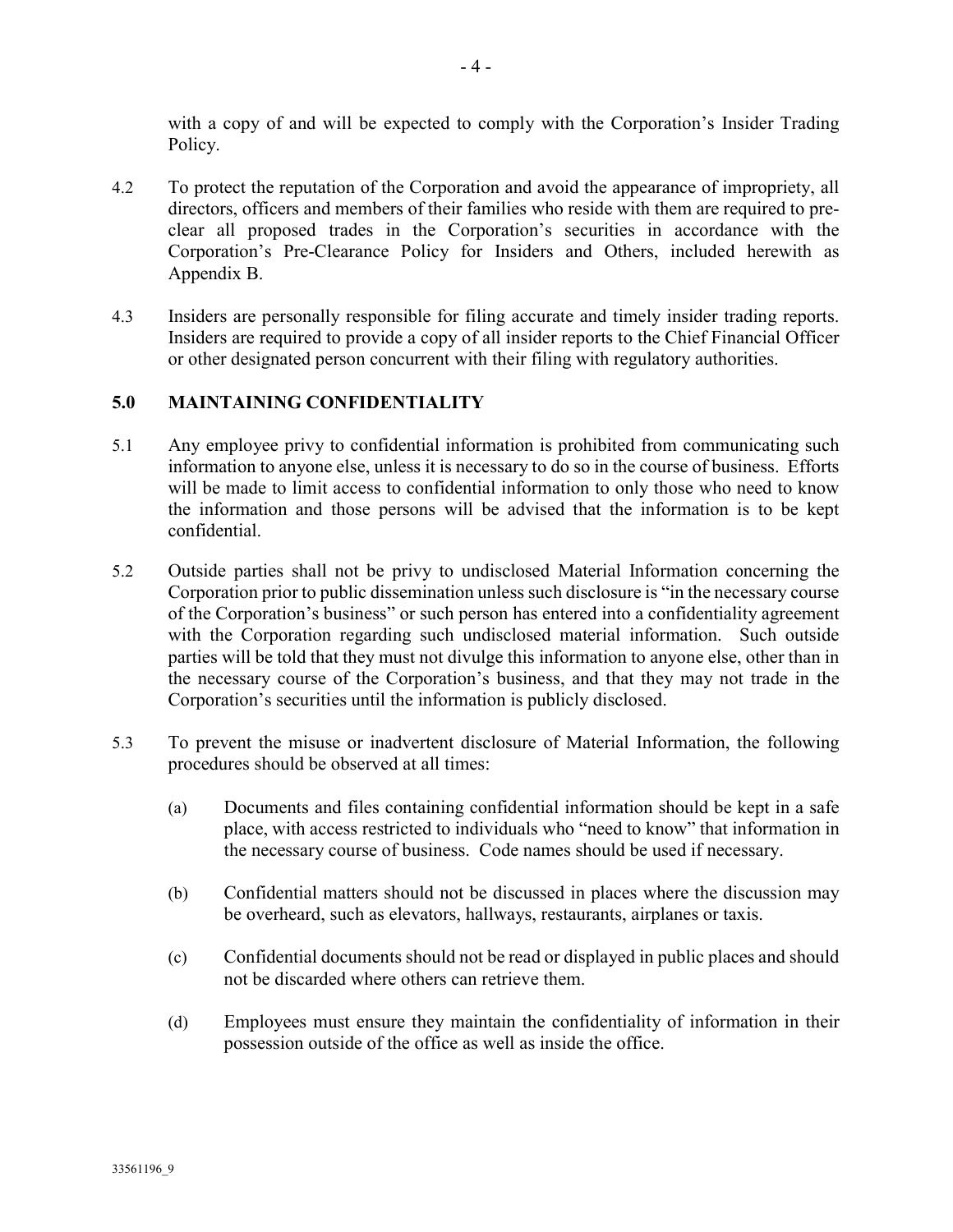- (e) Transmission of documents by electronic means, such as by fax, e-mail or directly from one computer to another, should be made only where it is reasonable to believe that the transmission can be made and received under secure conditions.
- (f) Unnecessary copying of confidential documents should be avoided and documents containing confidential information should be promptly removed from conference rooms and work areas after meetings have concluded. Extra copies of confidential documents should be shredded or otherwise destroyed.
- (g) Access to confidential electronic data should be restricted through the use of passwords.

#### 6.0 DESIGNATED SPOKESPERSONS

6.1 In order to ensure the investing community, regulators, and the media, are receiving consistent and accurate information, persons holding the following positions with the Corporation are the official spokespersons for the Corporation:

> Chief Executive Officer Chief Financial Officer

- 6.2 These individuals may, from time to time, designate others within the Corporation with authority to speak on behalf of the Corporation as back-ups or to respond to specific inquiries.
- 6.3 Employees who are not authorized spokespersons must not respond under any circumstances to inquiries from the investment community, the media or others, unless specifically asked to do so by an authorized spokesperson. All inquiries made to nondesignated spokespersons should be referred to an official spokesperson.

#### 7.0 NEWS RELEASES

- 7.1 Once the Corporate Governance and Disclosure Policy Committee determines that a development is material, it will authorize the issuance of a news release unless the Corporate Governance and Disclosure Policy Committee, in close consultation with the Audit and Risk Management Committee, determines that such developments must remain confidential for the time being. If developments are to remain confidential, appropriate confidential filings must be made and control of the inside information must be instituted. Should a material statement inadvertently be made in a selective forum, the Corporation will immediately issue a news release to fully disclose that information.
- 7.2 News releases containing earnings guidance and financial results will be reviewed by the Corporation's Audit and Risk Management Committee or Board prior to issuance. Financial results will be publicly released immediately following Audit and Risk Management Committee or Board approval of the Corporation's management discussion and analysis, financial statements and notes.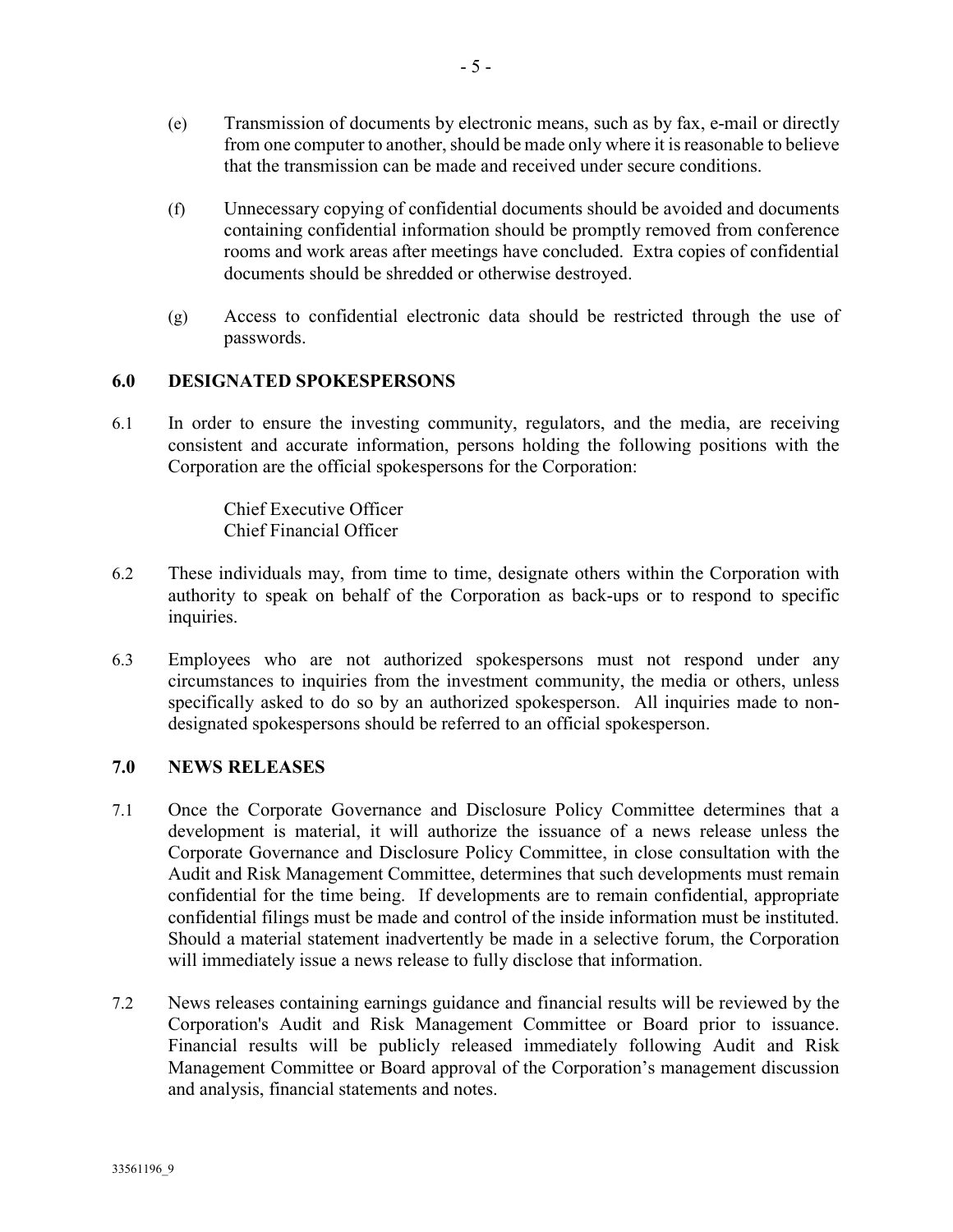- 7.3 If any stock exchange upon which shares of the Corporation are listed is open for trading at the time of a proposed announcement, prior notice of a news release announcing Material Information must be provided to its market surveillance division to enable a trading halt, if deemed necessary by the stock exchange. If a news release announcing Material Information is issued outside of trading hours, the exchange must be notified promptly and in any event before the market reopens.
- 7.4 News releases will be disseminated through an approved newswire service that provides simultaneous national distribution. Full-text news releases will be transmitted to all stock exchange members, relevant regulatory bodies, major business wires, national financial media, and the local media in areas where the Corporation has its headquarters.
- 7.5 News releases will be posted on the Corporation's web site and otherwise distributed by the Corporation only after confirmation of dissemination over the news wire. The web site will include a notice that advises the reader that the information posted was accurate at the time of posting, but may be superseded by subsequent disclosures.

# 8.0 CONFERENCE CALLS

- 8.1 Conference calls will be held for major corporate developments, accessible simultaneously to all interested parties, some as participants by telephone and others in a listen-only mode by telephone or via a webcast over the internet. The call will be preceded by a news release containing all relevant material information. At the beginning of the call, a spokesperson for the Corporation will provide appropriate cautionary language regarding any forwardlooking information and direct participants to publicly available documents containing the assumptions, sensitivities and a full discussion of the risks and uncertainties applicable to the news.
- 8.2 The Corporation will provide advance notice of the conference call and webcast by issuing a news release announcing the date, time and topic and providing information on how interested parties may access the call and webcast. These details will be provided on the Corporation's web site. In addition, the Corporation may send invitations to analysts, institutional investors, the media and others. Any non-material supplemental information provided to participants will also be posted to the web site for others to view.
- 8.3 A tape replay of the conference call and/or an archived audio webcast and/or text transcript will be made available following the call for a period of time deemed appropriate by the Corporation's management.
- 8.4 Promptly after each conference call, the Chief Executive Officer and Chief Financial Officer shall consider whether a disclosure of previously undisclosed material information occurred during the call, and if so take steps to publicly disclose the information promptly via news release in accordance with this Disclosure Policy.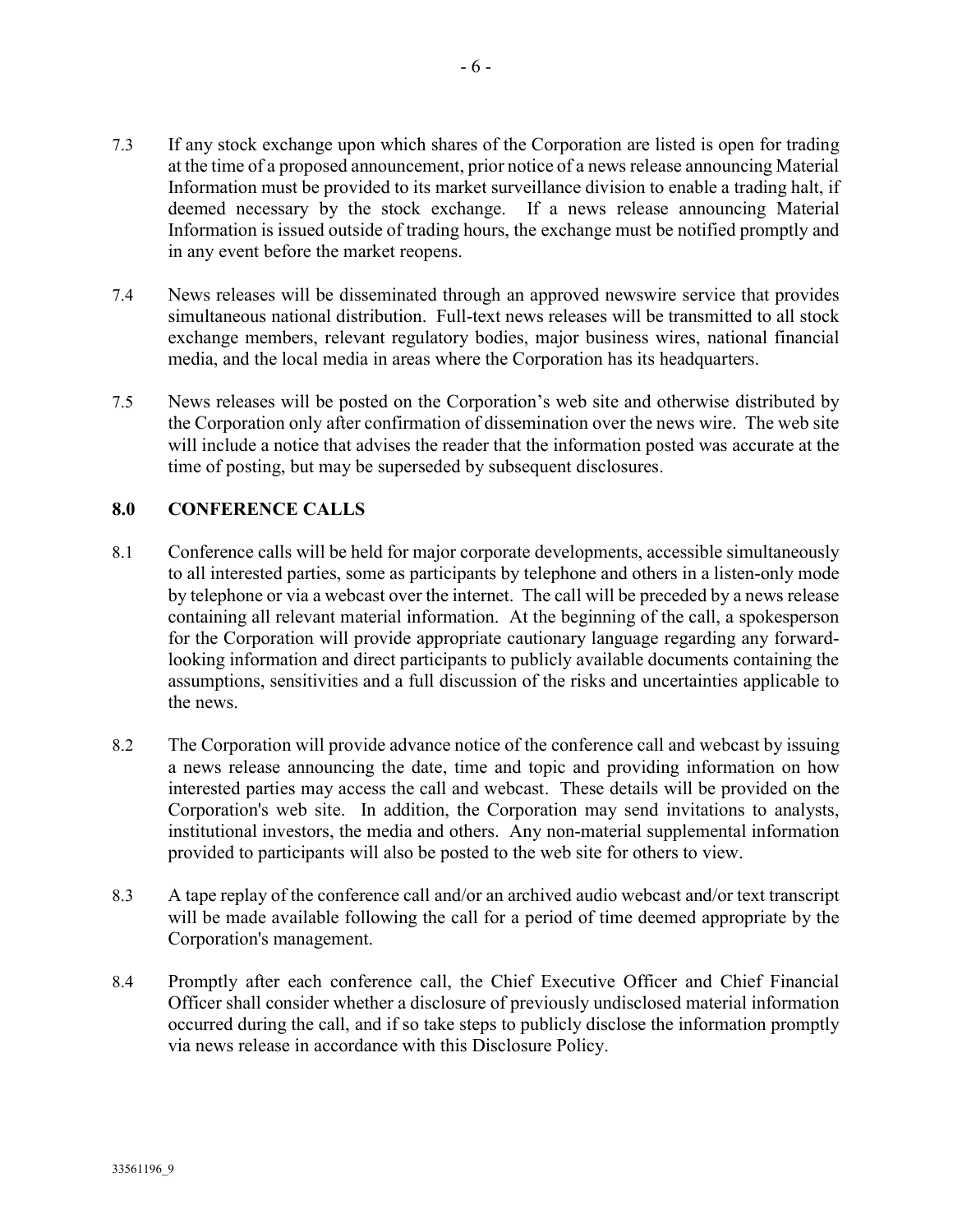#### 9.0 SOCIAL MEDIA AND RUMOURS

- 9.1 The Corporation does not comment, affirmatively or negatively, on rumours. This also applies to rumours on the internet. The Corporation's spokespersons will respond consistently to any rumours, saying: "It is our policy not to comment on market rumours or speculation."
- 9.2 Should a stock exchange request that the Corporation make a definitive statement in response to a market rumour that is causing significant volatility in the stock, the Corporate Governance and Disclosure Policy Committee, in close consultation with the Audit and Risk Management Committee, will consider the matter and decide whether to make a policy exception. If the rumour is true in whole or in part, this may be evidence of a leak, and the Corporation will immediately issue a news release disclosing the relevant Material Information.
- 9.3 To protect the reputation of the Corporation and avoid the appearance of impropriety, all directors and officers are required to follow the stipulations of the Corporation's Social Media Policy, included herewith as Appendix C.

# 10.0 CONTACTS WITH ANALYSTS, INVESTORS AND THE MEDIA

- 10.1 Disclosure in individual or group meetings does not constitute adequate disclosure of information that is considered material non-public information. If the Corporation intends to announce Material Information at an analyst or shareholder meeting or a press conference or conference call, the announcement must be preceded by a news release.
- 10.2 The Corporation recognizes that meetings with analysts and significant investors are an important element of its investor relations program. The Corporation will meet with analysts and investors individually or in small groups as needed and will initiate contacts or respond to analyst and investor calls in a timely, consistent and accurate fashion in accordance with this Disclosure Policy. All analysts will receive fair treatment regardless of whether they are recommending buying or selling the Corporation's securities.
- 10.3 The Corporation will provide only non-material information through individual and group meetings, in addition to publicly disclosed information, recognizing that an analyst or investor may construct this information into a mosaic that could result in Material Information. The Corporation cannot alter the materiality of information by breaking down the information into smaller, non-material components.
- 10.4 The Corporation will provide the same sort of detailed, non-material information to individual investors or reporters that it has provided to analysts and institutional investors and may post this information on its web site.
- 10.5 The Corporation's spokespersons will keep notes of telephone conversations with analysts and investors and where practicable more than one representative of the Corporation will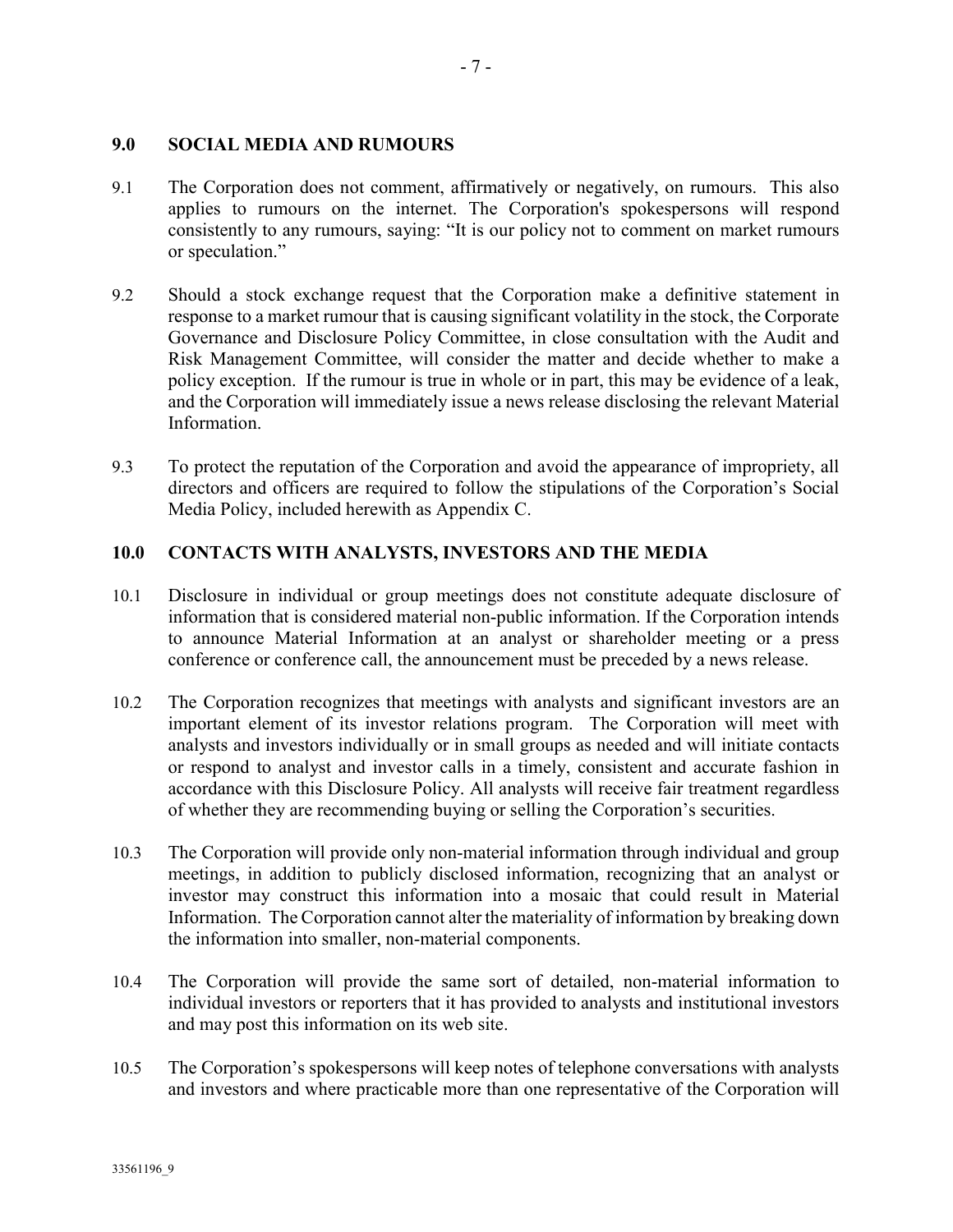be present at all individual and group meetings. A debriefing will be held after these meetings and if it is determined that selective disclosure of previously undisclosed Material Information has occurred, the Corporation will immediately disclose the information broadly via news release.

# 11.0 REVIEWING ANALYST REPORTS AND FINANCIAL MODELS

- 11.1 Upon request, the Corporation may review analysts' draft research reports or financial models for factual accuracy based on publicly disclosed information. The Corporation will not confirm, or attempt to influence, an analyst's opinions or conclusions and will not express comfort with the analyst's financial model and earnings estimates.
- 11.2 To avoid appearing to endorse an analyst's report or model, the Corporation will provide its comments orally or will attach a disclaimer to written comments to indicate the report was reviewed only for factual accuracy.

# 12.0 REDISTRIBUTION OF ANALYST REPORTS

- 12.1 The Corporation may redistribute analysts' reports to those on its mailing list and may post them to its web site provided that all (and not selective) reports are so disseminated and/or posted.
- 12.2 All analysts' reports that are disseminated by the Corporation will include the following disclaimer language:

"The attached report contains only the view and opinion of those who prepared it and does not, in any way, represent the views of the Corporation. The Corporation has no control over any part of the contents of such report, and neither endorses nor takes any responsibility for any aspects of the report and its contents. The Corporation will not be liable for any claims of any nature arising from or in connection with the report."

## 13.0 PROVIDING GUIDANCE

- 13.1 The Corporation will try to ensure, through its regular public dissemination of quantitative and qualitative information, that analysts' estimates are in line with the Corporation's expectations. The Corporation will not confirm, or attempt to influence, an analyst's opinions or conclusions and will not express comfort with analysts' financial models and earnings estimates.
- 13.2 If the Corporation has determined that it will be reporting results materially below or above publicly held expectations, it may decide to disclose this information in a news release to enable discussion without risk of selective disclosure (see Section 14.0, "Forward-Looking Information").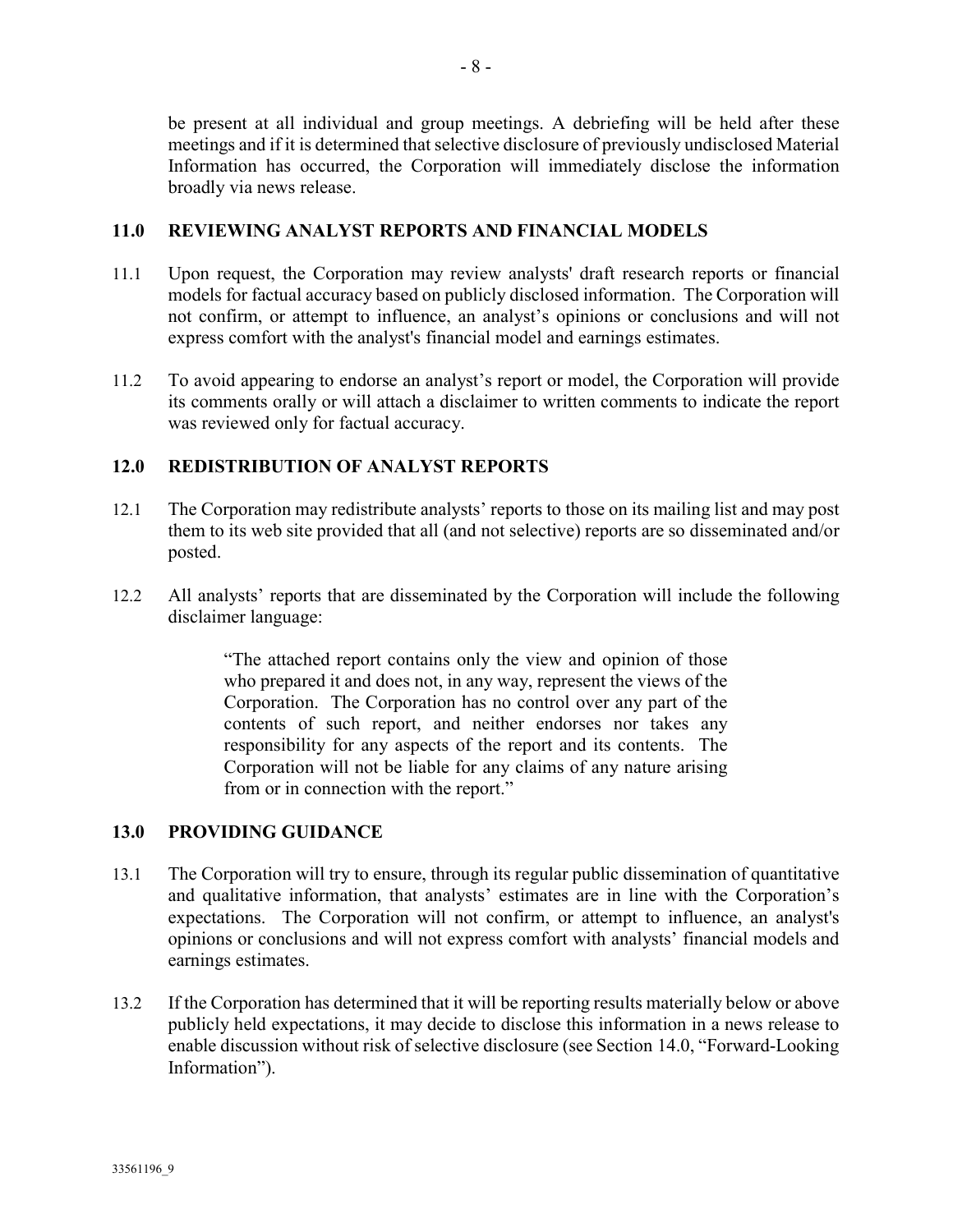#### 14.0 FORWARD-LOOKING INFORMATION

- 14.1 A consistent approach to disclosure is important. Where the Corporation elects to disclose forward-looking information, including in continuous disclosure documents, speeches, conference calls, and press releases, the following guidelines will be observed:
	- (a) All forward-looking Material Information will be broadly disseminated via news release.
	- (b) The information will be clearly identified as forward looking.
	- (c) The Corporation will identify the material assumptions used in the preparation of the forward-looking information.
	- (d) The information will be accompanied by a statement that identifies, in specific terms, the risks and uncertainties that may cause the actual results to differ materially from those projected in the statement.
	- (e) The information may be accompanied by supplementary information such as a range of reasonably possible outcomes or a sensitivity analysis to indicate the extent to which different business conditions may affect the actual outcome.
	- (f) The information will be accompanied by a statement that the information is stated as of the current date and subject to change after that date, and the Corporation disclaims any intention to update or revise this statement of forward-looking information, whether as a result of new information, future events or otherwise.
	- (g) Once disclosed, the Corporation's practice for updating forward-looking information will be to regularly assess whether previous statements of forwardlooking information should be replaced by new financial outlooks and to ensure that past disclosure of forward-looking information is accurately reflected in its current management's discussion and analysis.
- 14.2 If the Corporation has issued a forecast or projection in connection with an offering document covered by National Policy 48 – Future Oriented Financial Information ("NP 48"), the Corporation will update that forecast or projection periodically as required by NP 48.

## 15.0 QUIET PERIODS

- 15.1 To avoid the potential for selective disclosure or even the perception or appearance of selective disclosure, the Corporation will observe quiet periods when material changes are pending.
- 15.2 During a quiet period, the Corporation will not initiate any meetings or telephone contacts with analysts and investors, but will respond to unsolicited inquiries concerning factual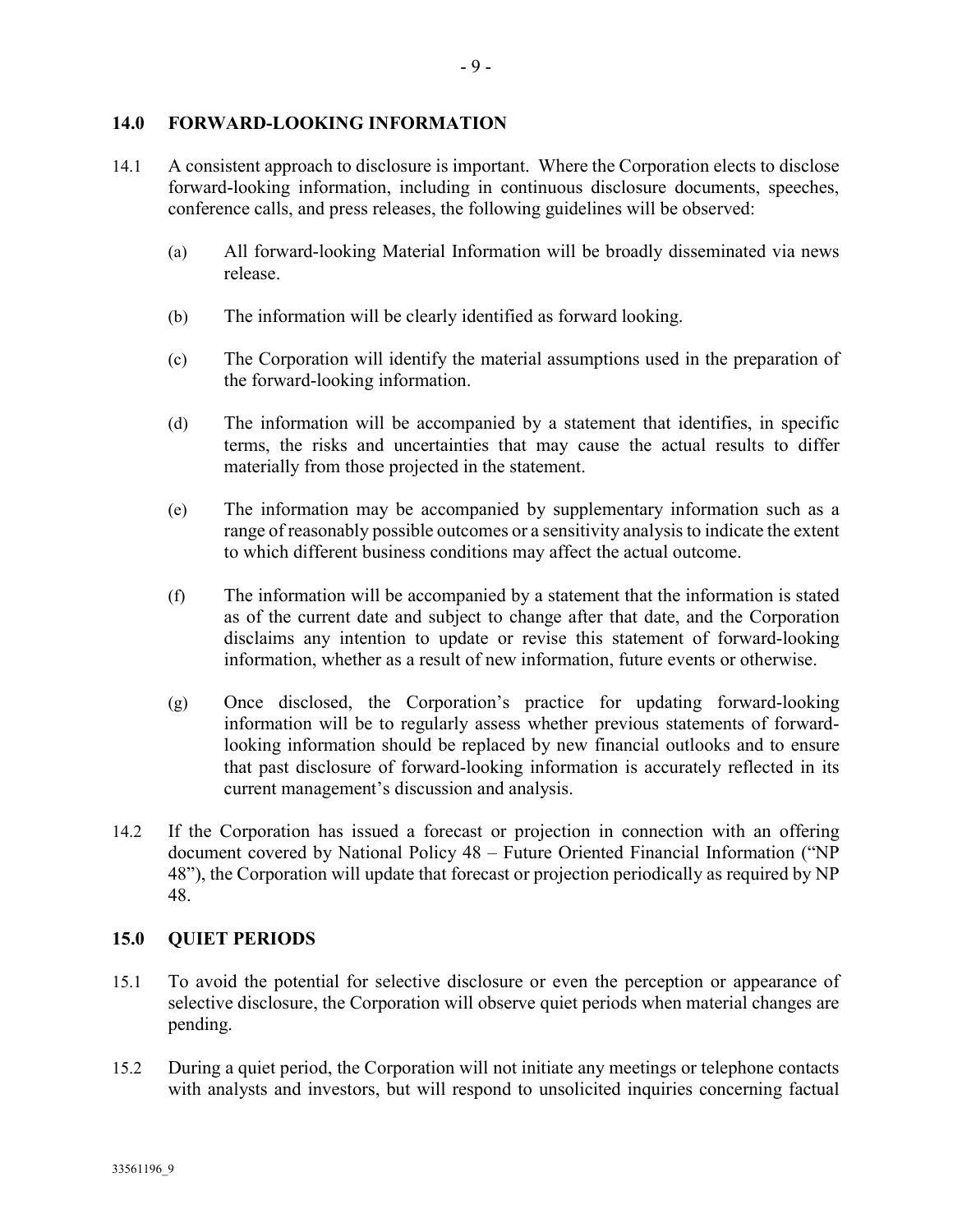matters. If the Corporation is invited to participate, during a quiet period, in investment meetings or conferences organized by others, the Corporate Governances and Disclosure Policy Committee will determine, on a case-by-case basis, if it is advisable to accept these invitations. If accepted, extreme caution will be exercised to avoid selective disclosure of any non-public Material Information.

#### 16.0 DISCLOSURE RECORD

16.1 The Corporation will maintain a five-year record of all public information about the Corporation, including continuous disclosure documents, news releases, analysts' reports, transcripts or tape recordings of conference calls, debriefing notes, notes from meetings and telephone conversations with analysts and investors, and newspaper articles.

## 17.0 RESPONSIBILITY FOR ELECTRONIC COMMUNICATIONS

- 17.1 This Disclosure Policy applies to electronic communications. Accordingly, officers and personnel responsible for written and oral public disclosures are also responsible for electronic communications.
- 17.2 The Corporation is responsible for updating the investor relations section of the Corporation's web site and, along with counsel to the Corporation, for monitoring all Corporation information placed on the web site to ensure that it is accurate, complete, upto-date and in compliance with relevant securities laws.
- 17.3 Disclosure on the Corporation's web site alone does not constitute adequate disclosure of information that is considered non-public Material Information. Any disclosures of Material Information on the web site will be preceded by the issuance of a news release.
- 17.4 All continuous disclosure documents will be provided in the Investor Relations section of the Corporation's web site. All information posted, including text and audiovisual material, will show the date the material was issued. Any material changes in information must be updated immediately following issuance of a news release. The web site will include a notice that advises the reader that the information was accurate at the time of posting, but may be superseded by subsequent disclosures.
- 17.5 The Corporation will maintain a log indicating the date that Material Information is posted and/or removed from the Investor Relations section of the web site. Documents filed with securities regulators will be maintained on the web site for a minimum of two years.
- 17.6 The Corporation must approve all links from the Corporation's web site to third party web sites. The web site will include a notice that advises readers they are leaving the Corporation's web site and that the Corporation is not responsible for the contents of any other site except for the Corporation's filings on SEDAR.com.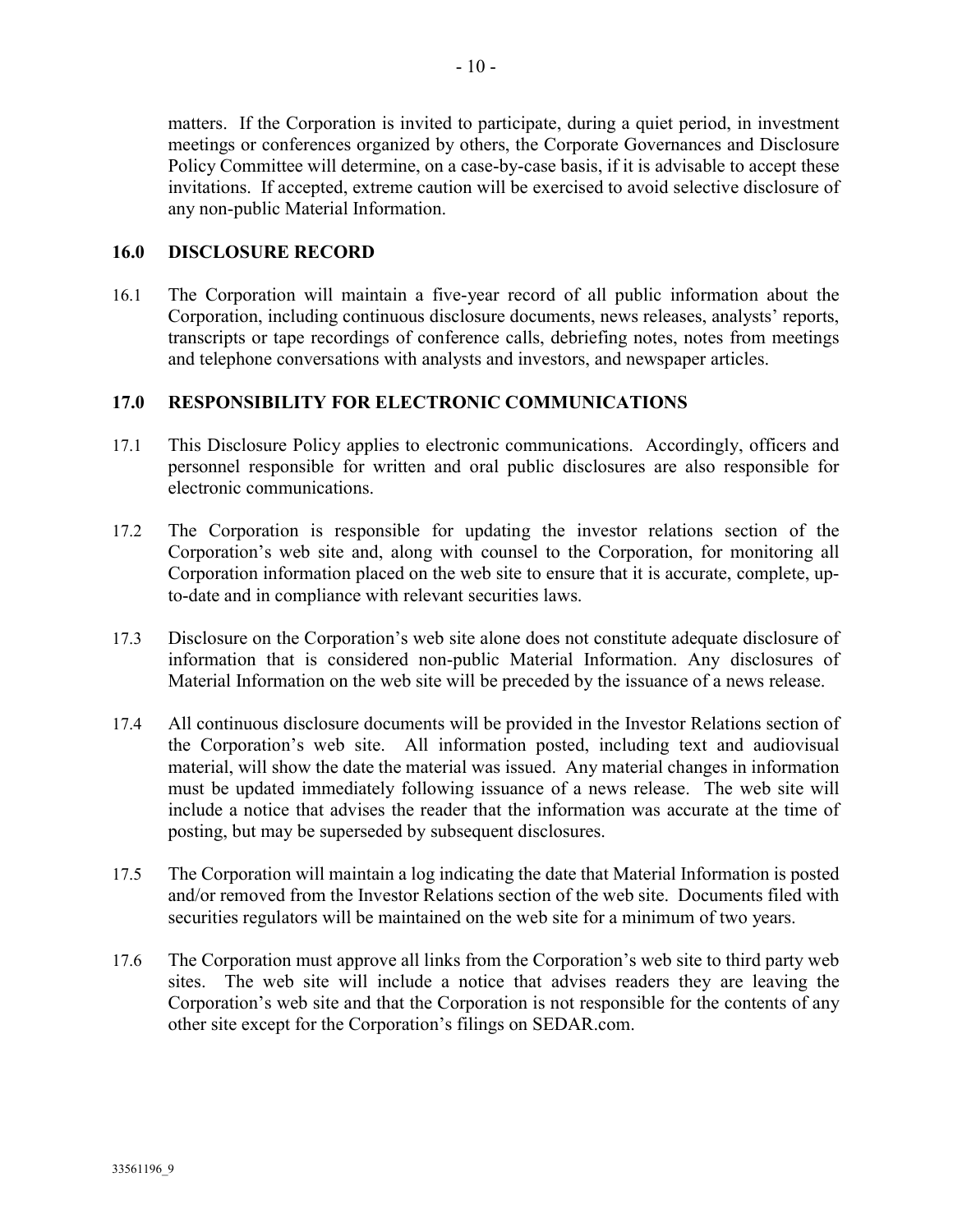- 17.7 The Corporation will also be responsible for responses to electronic inquiries. Only public information or information that could otherwise be disclosed in accordance with this Disclosure Policy shall be used to respond to electronic inquiries.
- 17.8 In accordance with this Disclosure Policy, employees (including designated spokespersons) are prohibited from participating in Internet chat rooms or newsgroup discussions on matters pertaining to the Corporation's activities or its securities.

# 18.0 COMMUNICATION, EDUCATION AND ENFORCEMENT

- 18.1 This Disclosure Policy extends to all employees of the Corporation, its Board, its authorized spokespersons and all other insiders. New directors, officers, employees, spokespersons and insiders will be provided with a copy of this Policy and educated about its importance.
- 18.2 This Disclosure Policy will be posted on the Corporation's web site and changes will be communicated to all employees.
- 18.3 Any employee who violates this Disclosure Policy or the Corporation's Insider Trading Policy may face disciplinary action up to and including termination of employment with the Corporation without notice. The violation of this Policy and/or the Corporation's Insider Trading Policy may also violate certain securities laws, which could expose directors, officers or employees to personal liability. If it appears that an employee may have violated such securities laws, the Corporation may refer the matter to the appropriate regulatory authorities, which could lead to fines or other penalties.

\*\*\*\*\*\*\*\*\*\*\*\*\*\*\*\*\*\*\*\*\*\*\*\*\*\*\*\*\*\*\*\*\*\*\*\*\*\*\*\*\*\*\*\*\*\*\*\*\*\*

(Approved by the Board of Directors of Erdene Resource Development Corporation as of January 7, 2005; updated June 2009; reviewed and updated by the Corporate Governance and Disclosure Policy Committee in May, 2020.)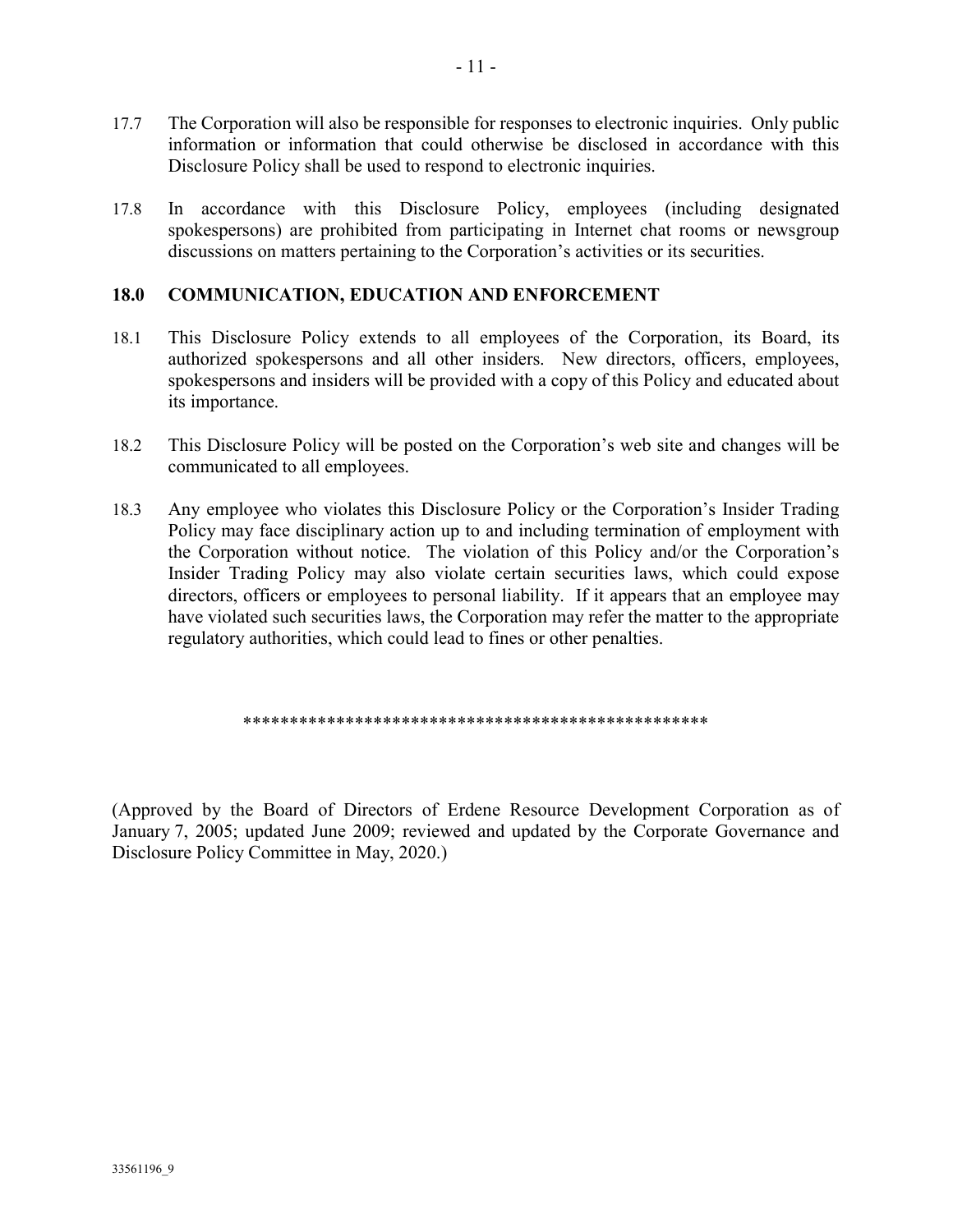## Appendix A

# ERDENE RESOURCE DEVELOPMENT CORP. ("Corporation") INSIDER TRADING POLICY

## Defined Terms

"Material Information" is a fact or a change (or a decision by the board of directors or executive management of the Corporation to implement a change) in the business, operations or capital of the Corporation that would reasonably be expected to have a significant effect on the market price or value of the Corporation's securities. In other words, material information is information that a reasonable investor would consider to be important in reaching an investment decision.

"Material Non-Public Information" is Material Information that has not been publicly disclosed.

Persons in a "special relationship" with the Corporation (referred to herein as "Insiders") include:

- (a) all directors, officers or employees of the Corporation and all directors or senior officers of a subsidiary of the Corporation;
- (b) any person or corporation who beneficially owns or controls more than 10% of the common shares of the Corporation and every director or senior officer thereof;
- (c) a person or corporation that is proposing to make a takeover bid or acquire a substantial portion of the Corporation's papers, to become a party to a reorganization, amalgamation, merger, arrangement, or other business combination with the Corporation, and every director, officer or employee thereof;
- (d) a person or corporation that is engaging or proposes to engage in any business or professional activity with or on behalf of the Corporation, and every director, officer or employee thereof;
- (e) a person or corporation that learns of Material Non-Public Information while the person or Corporation was any of the persons or companies described in (a), (b), (c), or (d); and
- (f) a person or corporation that learns of Material Non-Public Information with respect to the Corporation (a "tippee") from any other person or Corporation in a special relationship with the Corporation (a "tipper") where the tippee knows or ought reasonably to have known that the tipper is in a special relationship with the Corporation.

#### Introduction

Employees, officers, directors, consultants and others who have Material Non-Public Information about the Corporation are prohibited by law from trading in securities of the Corporation, as well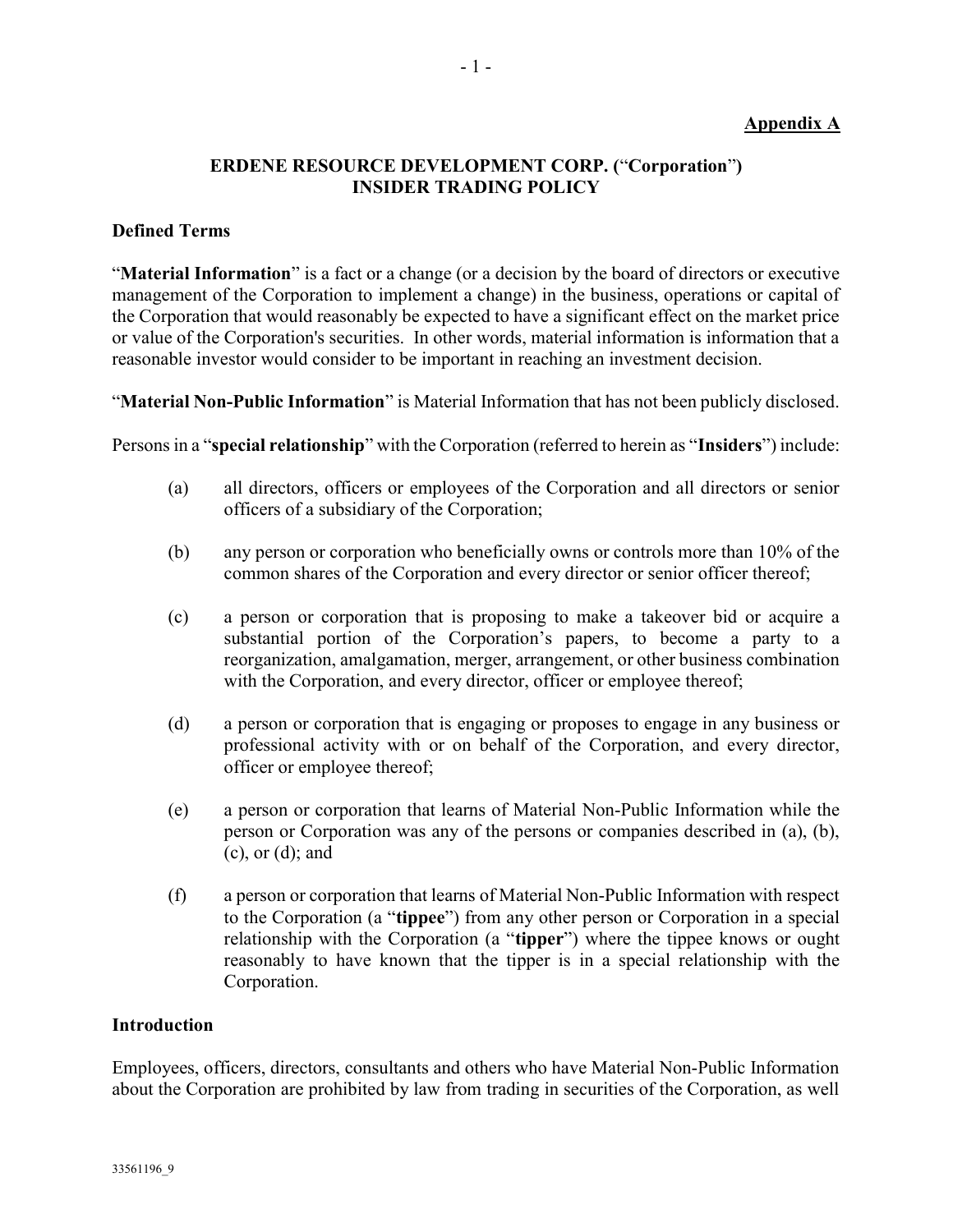as from communicating such information to others who might trade on the basis of that information. To help ensure that such individuals do not engage in prohibited insider trading and to avoid even the appearance of an improper transaction, the Corporation has adopted this Insider Trading Policy governing trading in securities by such persons.

This Insider Trading Policy is intended to protect the Corporation and its directors, officers, employees, consultants and others who have material non-public information about the Corporation. It is essential that every person governed by this Policy understands and complies with its terms.

## Offences at Law

Under Canadian law, it is an offence for any person in a "special relationship" with the Corporation to purchase or sell any securities of the Corporation with knowledge of Material Non-Public Information. It is also an offence for the Corporation or any person in a special relationship with the Corporation to inform another person or Corporation of Material Non-Public Information with respect to the Corporation, other than in the necessary course of business

## The Corporation's Insider Trading Policy

This Insider Trading Policy applies to all Insiders and to all others who have Material Non-Public Information about the Corporation:

#### Confidentiality of Non-public Information

Non-public information relating to the Corporation is the property of the Corporation and the unauthorized disclosure of such information is forbidden. Care must be taken by all who have access to such information to prevent the unauthorized access to such information. Non-public information must not be discussed in situations where it could be overheard.

## No Tipping

No Insider shall communicate Material Non-Public Information with respect to the Corporation to any other person, including family members, neighbours, friends or acquaintances, nor shall any Insider make recommendations or express opinions on the basis of Material Non-Public Information for the purpose of or in the context of trading in the Corporation's securities.

#### No Trading on Material Non-Public Information

No Insider (or spouse or relative of an Insider who lives at the same address) shall engage in any transaction involving a purchase or sale of the Corporation's securities with knowledge of any Material Non-Public Information concerning the Corporation.

This restriction applies during any period commencing with the date that the Insider first possesses Material Non-Public Information concerning the Corporation, and ending at the close of business on the trading day following the date of public disclosure by the Corporation of such information,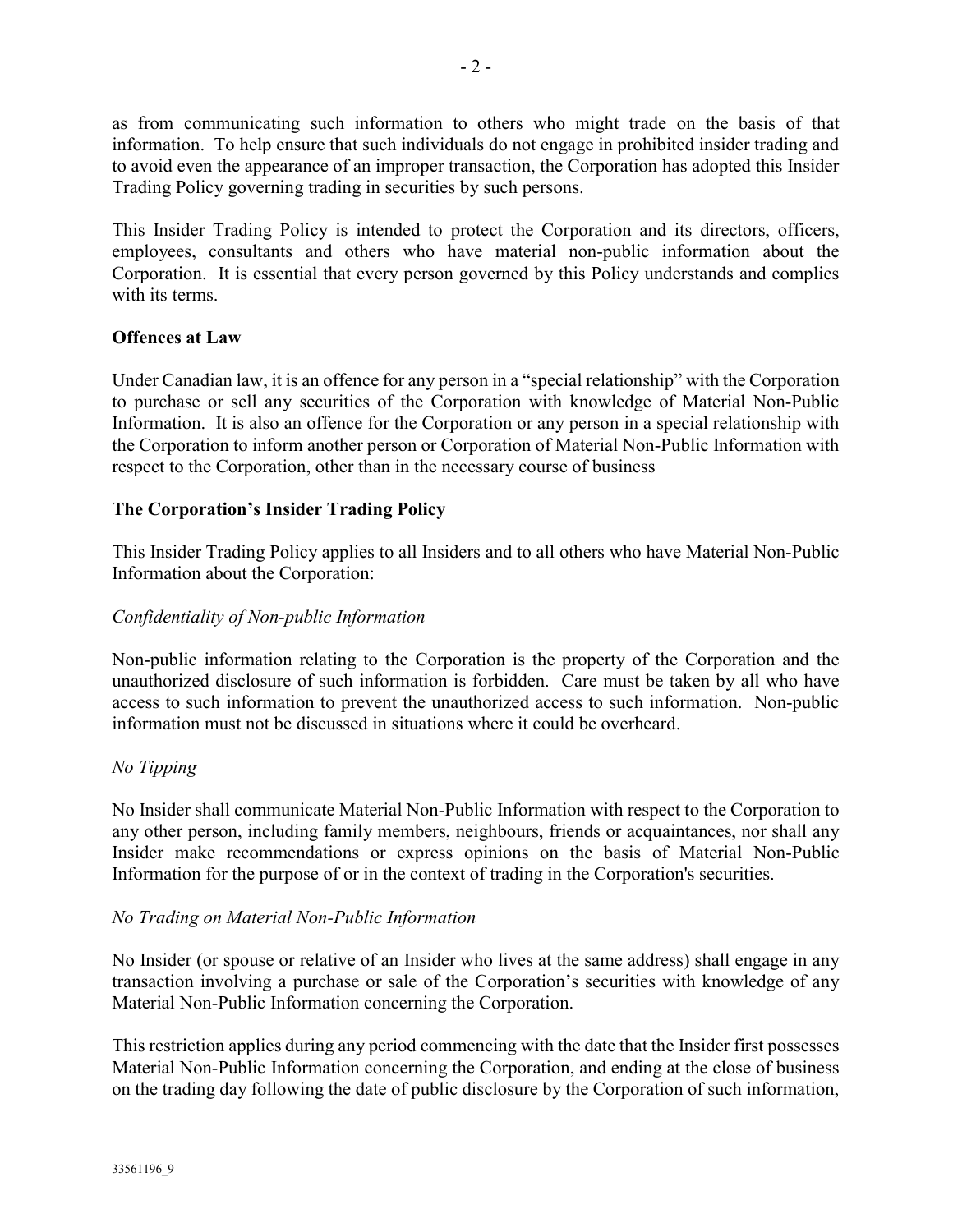or at such time as such non-public information no longer constitutes material information. The term "trading day" means a day on which the primary stock exchange on which the Corporation's securities are traded (currently the Toronto Stock Exchange) is open for trading.

# Trading Blackout Periods

From time to time certain Insiders may be asked by the Corporation not to trade in securities of the Corporation (or exercise their options) during certain periods of time ("Trading Blackout Periods"). The Corporation will circulate a memorandum to all such Insiders announcing the beginning and the end of each Trading Blackout Period. Insiders who are notified of a Trading Blackout Period shall not trade in securities of the Corporation during such Trading Blackout Period.

## Implementation and Compliance

Compliance with applicable insider trading laws is a personal responsibility. Although Trading Blackout Periods may apply from time to time and may only apply to certain Insiders, every Insider is prohibited from trading on Material Non-public Information at any time. It is up to the Insider to determine whether he or she is in possession of such information when contemplating a trade.

Every Insider has the individual responsibility to comply with applicable securities laws and with this Policy. An Insider may, from time to time, have to forego a proposed transaction in the Corporation's securities even if he or she planned to complete the transaction before learning of the Material Non-Public Information.

## **Penalties**

## Breaches of Law

Trading when in possession of Material Non-Public Information and tipping are serious offences under Canadian securities laws and persons contravening the rules are subject to:

- (a) fines of up to \$5 million or triple the profit made or loss avoided, whichever is greater;
- (b) imprisonment for up to 5 years; and
- (c) the responsibility to compensate the other party to the illegal transaction for damages.

Where a corporation contravenes the rules, each director or officer of that corporation who authorized, permitted or acquiesced in the offence is also guilty of an offence and is liable to a fine of up to \$5 million and/or imprisonment for up to 5 years.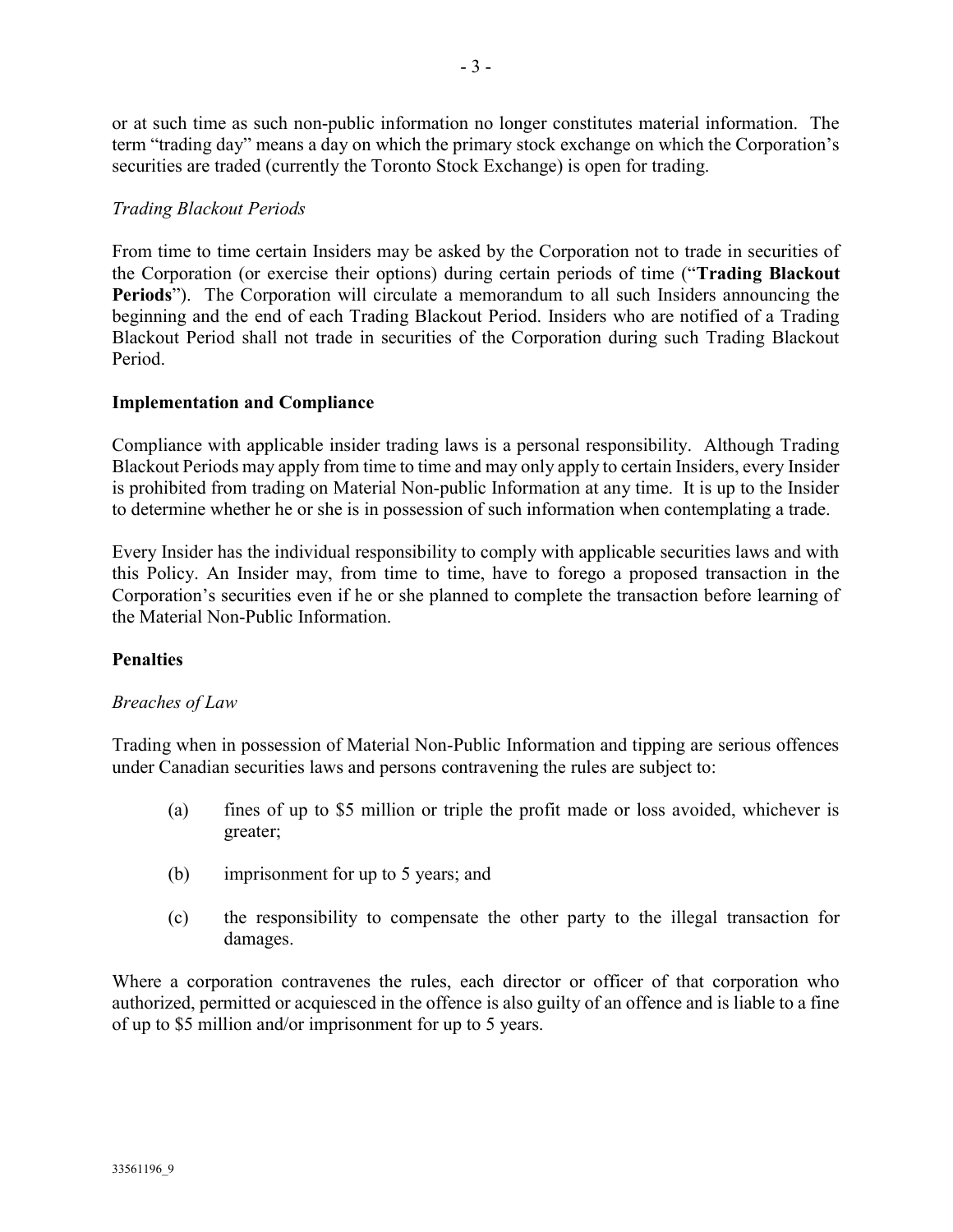Breaches of this Insider Trading Policy

Violations of this Insider Trading Policy can be violations of laws that carry substantial penalties, including fines, orders to return profits, and incarceration, and they can result in acute embarrassment to the Corporation. If the Corporation discovers that an Insider has breached securities laws, it may refer the matter to the appropriate regulatory authorities. If the Insider is an employee, disciplinary action may be brought against the employee, which could result in termination of employment.

## Individual Responsibility

Each Insider has an individual responsibility to comply with applicable securities laws and with this Insider Trading Policy. If any Insider has any doubt about whether he or she possesses Material Non-Public Information at the time he or she is contemplating the purchase or sale of securities of the Corporation, he or she should seek legal advice.

\*\*\*\*\*\*\*\*\*\*\*\*\*\*\*\*\*\*\*\*\*\*\*\*\*\*\*\*\*\*\*\*\*\*\*\*\*\*

(Approved by the Board of Directors of Erdene Resource Development Corporation as of January 7, 2005 and reviewed and updated by the Corporate Governance and Disclosure Policy Committee in May, 2020.)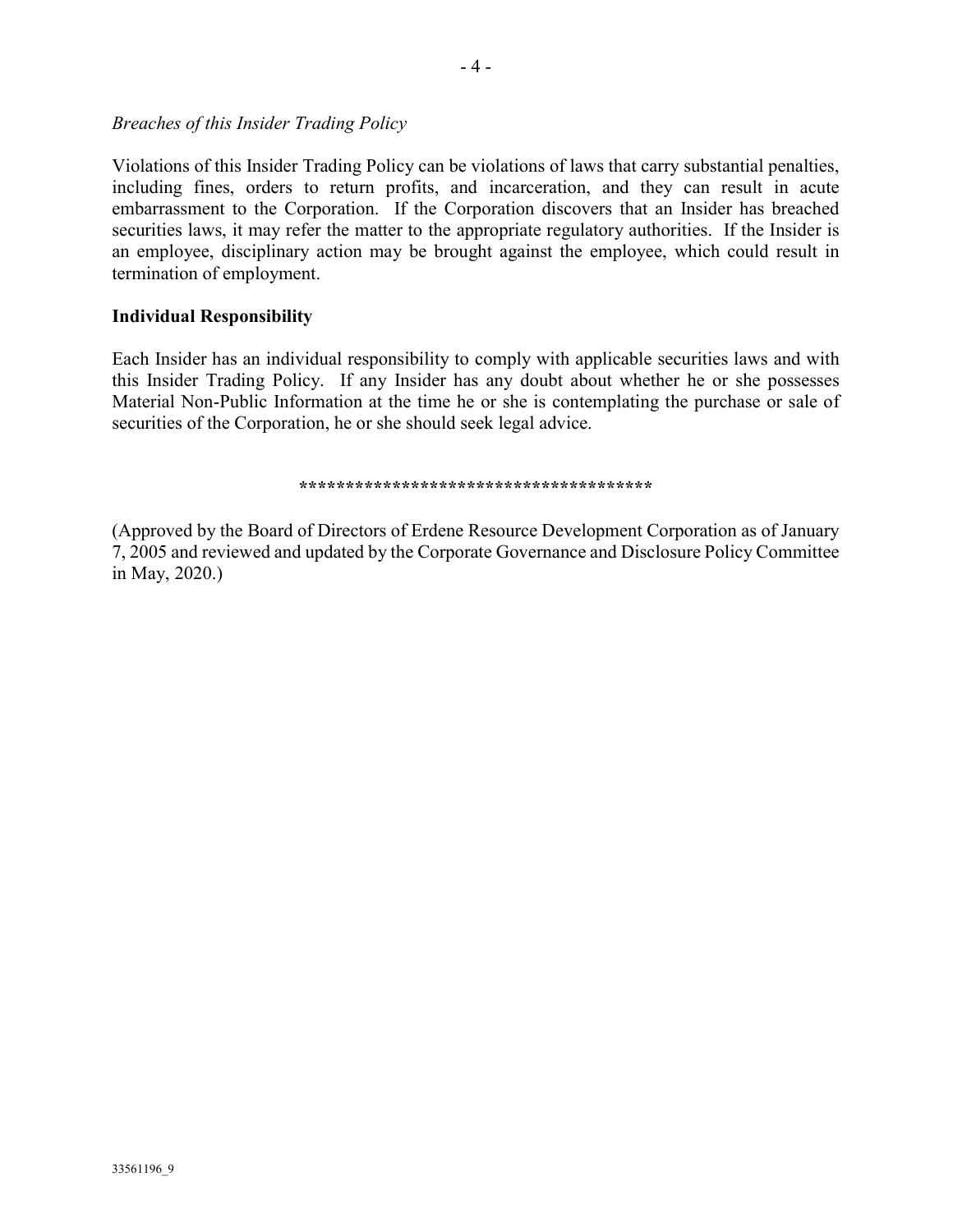#### Appendix B

## ERDENE RESOURCE DEVELOPMENT CORP. ("Corporation") PRE-CLEARANCE POLICY FOR INSIDERS AND OTHERS

- 1 -

#### Application

This Pre-Clearance Policy for Insiders and Others applies to all officers and directors of the Corporation and to any members of their family who reside with them.

#### Pre-Clearance Policy

All officers and directors of the Corporation must pre-clear with a member of the Pre-Clearance Committee any trading by them (or by any member of their family who resides with them) in the Corporation's securities, except during Trading Blackout Periods (as defined in the Corporation's Insider Trading Policy) when trading is prohibited. This is to ensure that all directors and officers of the Corporation are in a position to comply with the Corporation's Insider Trading Policy and to avoid, through inadvertence, any breach or appearance of breach of the Corporation's Insider Trading Policy.

The Pre-Clearance Committee will not object to a trade if it is at a time of business as usual. It will object to a proposed trade if a significant business development is imminent and where the public disclosure of this development might affect the market's perception of the Corporation's shares.

Pre-clearance may be provided verbally by the member of the Pre-Clearance Committee but shall be confirmed by the committee member in writing (including electronically) as soon as possible thereafter.

Obtaining Pre-Clearance approval does not relieve an officer or director of his or her obligation to comply with all applicable securities laws and with the Corporation's Insider Trading Policy.

#### \*\*\*\*\*\*\*\*\*\*\*\*\*\*\*\*\*\*\*\*\*\*\*\*\*\*\*\*\*\*\*\*\*\*\*\*

(Approved by the Board of Directors of Erdene Resource Development Corporation as of January 7, 2005 and reviewed and updated by the Corporate Governance and Disclosure Policy Committee in May, 2020.)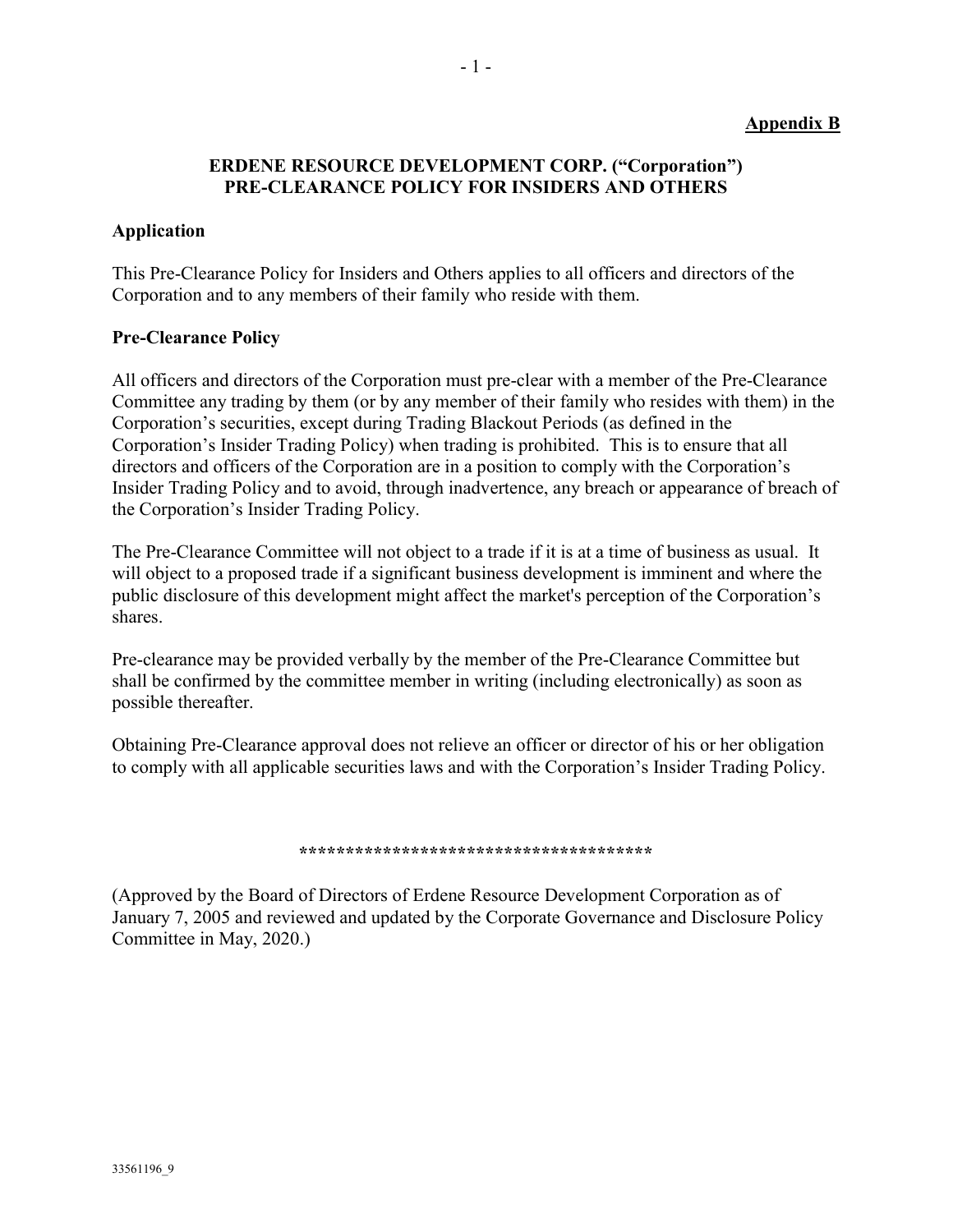## Appendix C

# ERDENE RESOURCE DEVELOPMENT CORP. ("Corporation") SOCIAL MEDIA POLICY

#### **SUMMARY**

This Social Media Policy is designed to guide the Corporation's employees, officers and directors in creating, posting or otherwise contributing to blogs, social networks or other social media either through the Corporation's social media accounts or on behalf of the Corporation, as well as personal use of social media.

Regulators treat social media in the same way as press releases and other formal disclosure methods. This Social Media Policy is not meant to discourage social media use, but to provide principles when using social media. This Social Media Policy should be read in conjunction with the Corporation's Code of Ethics and Business Conduct and Disclosure Policy.

#### PURPOSE AND SCOPE

The purpose of this Social Media Policy is to set forth the rules and guidelines that govern the use of social media by all employees, officers and directors of the Corporation.

The Corporation recognizes that its employees and officers participate in personal social media and online communication and it is not the intention of this Social Media Policy to deter that communication. This Social Media Policy is designed to protect the Corporation and assist the Corporation's employees, officers and directors in making responsible decisions when creating, posting or otherwise contributing to blogs, social networks or other social media on behalf of the Corporation, as well as personal use of social media. These guidelines must be followed when using sites such as Facebook, LinkedIn, Twitter, or YouTube, or when making comments on blogs or any other digital media.

#### DEFINITIONS USED IN THIS SOCIAL MEDIA POLICY

"Social Media" refers to any tool or service that facilitates conversations or the sharing of content over the internet.

"Social Media Disclosure Committee"  $-$  A committee of management comprised of the Corporation's:

President and Chief Executive Officer Chief Financial Officer Vice President of Business Development Vice President of Regulatory Affairs,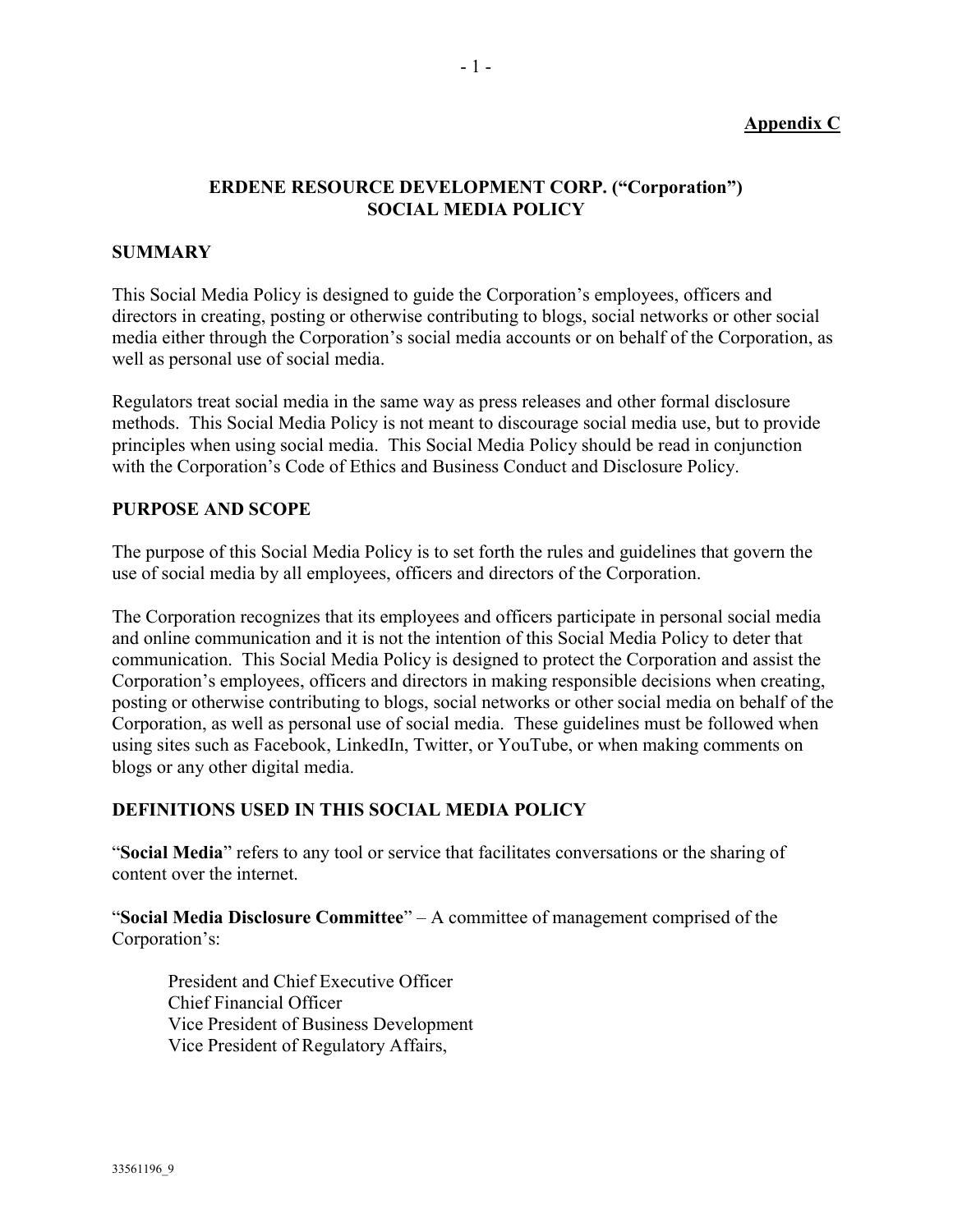and such other persons as are designated from time to time by the President and Chief Executive Officer of the Corporation.

"Disclosure Officer" – the individual who is appointed by the Corporation's Social Media Disclosure Committee and is responsible for communicating and managing the Corporation's Social Media messaging.

# BASIC PROCEDURES

All of the Corporation's Social Media posts must be reviewed and approved by at least two members of the Corporation's Social Media Disclosure Committee, one of whom shall be the President and Chief Executive Officer or the Chief Financial Officer before posting.

The Disclosure Officer will act as lead on all official posts regarding the Corporation, ensuring the Corporation's social media "voice" and approach are aligned with the official press release and its marketing objectives. Disclosure should be consistent among all audiences, including the investment community, the media, investors and employees.

The Disclosure Officer will be responsible for monitoring all of the Corporation's Social Media accounts, including third party postings about the Corporation.

# BASIC PRINCIPLES

These principles apply to professional use of Social Media on behalf of the Corporation as well as personal use:

- (a) Adhere to the Corporation's Code of Ethics and Business Conduct and Disclosure Policies. The policies can be found on the Corporation's website at https://the Corporation.com/en/corporate/governance/.
- (b) Use common sense and good judgment. Each employee, officer and director of the Corporation is responsible for his or her own actions and each must know that information that is posted or published has the potential to remain in the public domain indefinitely. All posts regarding the Corporation, or any of its activities, should reflect official and publicly available corporate policy.

Anyone posting or commenting on the Corporation's activities or interests without authorization from the Disclosure Officer or Social Media Disclosure Committee should make clear reference to the fact that the poster is conveying a personal opinion, and not speaking as an expert or qualified person or on behalf of the Corporation. Posts, or responses that warrant an expert response should be referred to the appropriate person who has the authority to address the matter on behalf of the Corporation. Each employee, officer or directors of the Corporation is required to report to the Disclosure Officer or a member of the Social Media Disclosure Committee any misleading, false or otherwise inappropriate posts.

Bearing in mind the viral nature of social media, team members must consider fully and carefully the content of any post, knowing it could make its way to the front pages of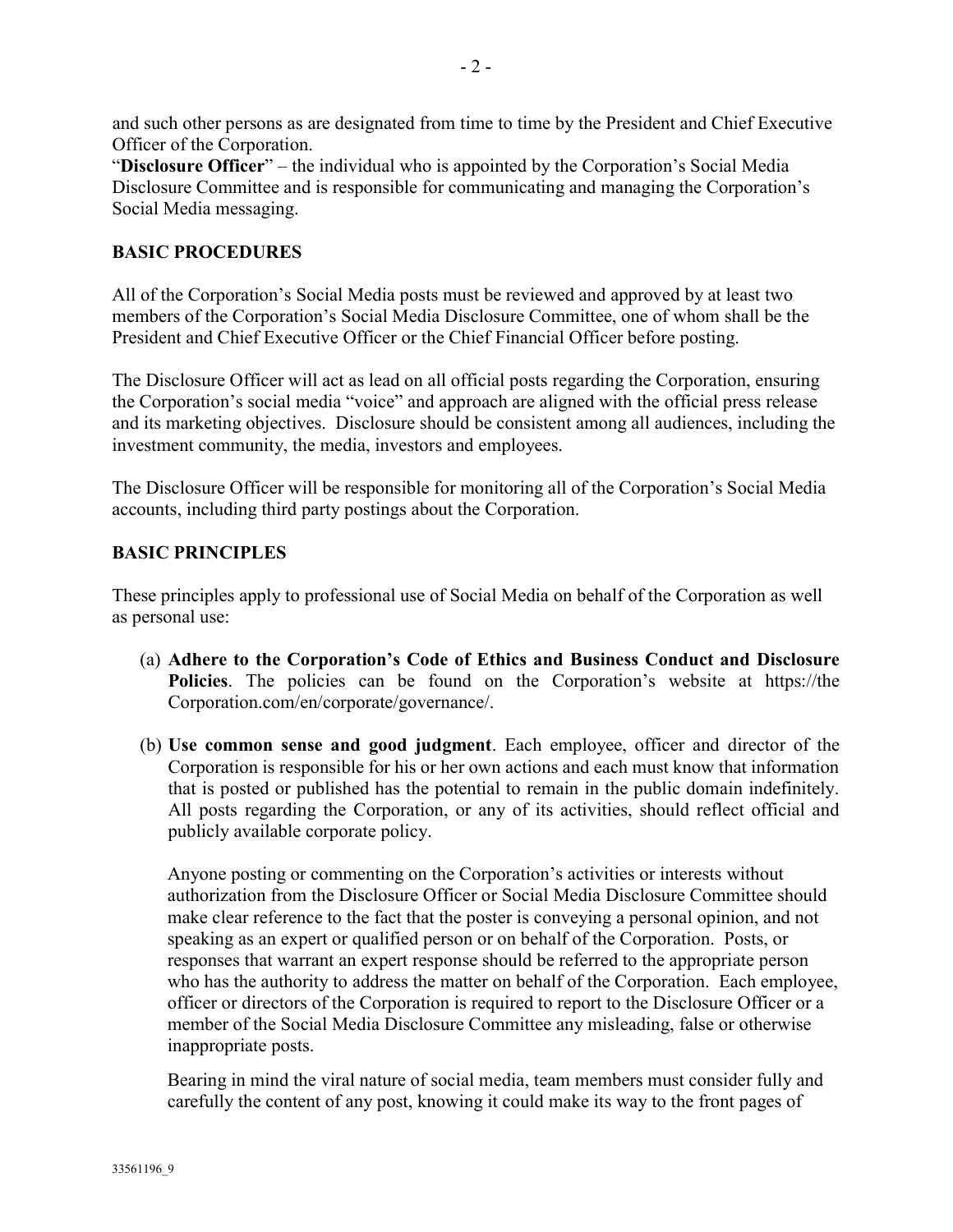major news sites, and should strive to be respectful and exhibit professionalism in all posts. Any posts that contain statements, photos, video or audio that could reasonably be seen as malicious, obscene, threatening or intimidating will be regarded as a violation of this Social Media Policy.

- (c) Maintain confidentiality of business and proprietary information. With reference to the Corporation's Disclosure Policy, it would be regarded as a clear violation of this Social Media Policy to discuss any corporate-related information on social media that is not already in the public domain. This includes, but is not limited to, drill results, photographs of un-assayed drill cores, financial results and negotiations with stakeholders with respect to permitting or other matters. If a team member is uncertain as to whether something is confidential or not, that person should speak to a member of the Social Media Disclosure Committee prior to posting or commenting anything.
- (d) Only post information that is known to be accurate and publicly disclosed. If an employee, officer or director of the Corporation inadvertently posts information that is incorrect or misleading, that person must correct it immediately and, at the same time, bring the matter to the attention of the Social Media Disclosure Committee.
- (e) Refer media, press and investor inquiries to an authorized spokesperson of the Corporation if an official Corporation response is needed. No employee, officer or director of the Corporation should speak on behalf of the Corporation with the media, press or analysts/shareholders, unless they are an authorized spokesperson for the Corporation (namely the President and Chief Executive Officer or the Chief Financial Officer) or have consent from the Social Media Disclosure Committee.
- (f) Look before you link. Each employee, officer and director of the Corporation bears full responsibility for the content of what they post online. It is therefore essential that, prior to posting or responding to linked content, the employee, officer or director of the Corporation has read and understood the entire webpage or article to understand and ensure that their post is both accurate and factual. In posting a link, the team member assumes responsibility for third party content on that link.
- (g) Communicating in multiple languages. Disclosure should be consistent among all audiences, including the investment community, the media, investors and employees. This principle applies to contents that are translated into English or Mongolian.

# SOCIAL MEDIA DOs and DON'Ts

The following outlines expectations of employees, officers and directors of the Corporation when using Social Media on behalf of the Corporation and personally:

## What You Should Do:

• Disclose your Affiliation. If you talk about work related matters that are within your area of job responsibility you must disclose your affiliation with the Corporation.